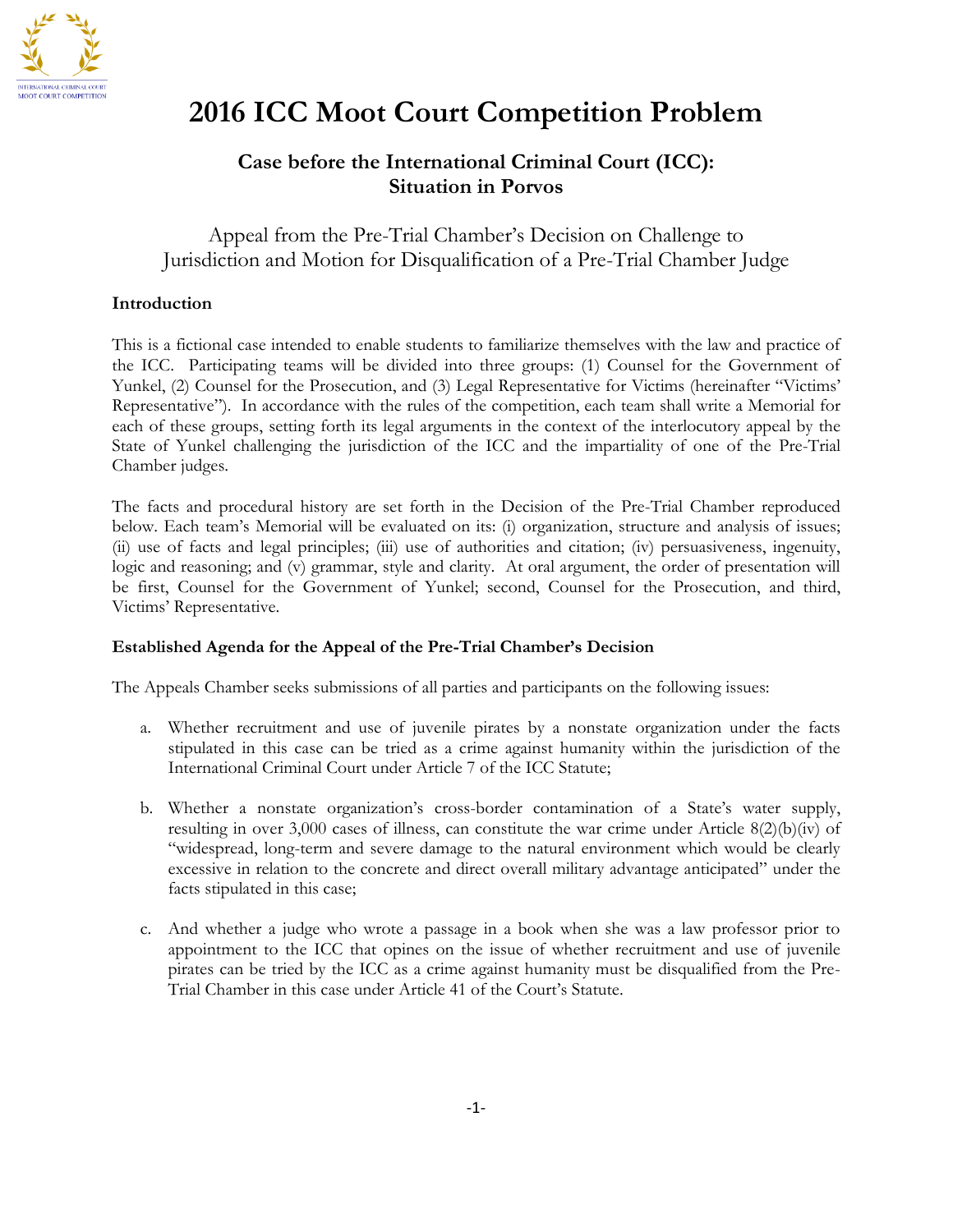

#### **[This is a fictional document for use in the ICC Moot Court Competition]**

Pre-Trial Chamber VI **ICC Moot Court Competition** Situation Relating to Attacks Against Porvos

## **Decision on Jurisdiction and Motion to Disqualify one of the Pre-Trial Chamber Judges**

Pre-Trial Chamber VI of the International Criminal Court (ICC) renders this decision on the application filed by the State of Yunkel challenging the jurisdiction of the ICC and requesting the disqualification of a Pre-Trial Chamber Judge in this case.

#### **Factual Background**

This case arises out of allegations of war crimes and crimes against humanity committed on the territory and against the vessels of the State of Porvos by members of a non-state group calling itself the "Olmic State of Tyvosh and Yunkel" (OSTY). A map of the region is appended at the end of this Decision. Except where indicated otherwise (i.e., para. 2), the following facts have been stipulated by the Parties:

- 1. The States of **Porvos** (pop. 2.8 million), **Tyvosh** (pop. 1 million), and **Yunkel** (pop. 1.5 million) are located adjacent to each other on the west shore of the **Sea of Mirth**. Since the 1970s, all three States have been members of the United Nations, parties to the Vienna Convention on the Law of Treaties, and parties to the Geneva Conventions of 1949 and their Additional Protocols of 1977. Porvos ratified the ICC Statute in 2002; Tyvosh and Yunkel are not parties to the ICC. None of the States have ratified any other treaties relevant to this situation.
- 2. Each of the three States has a democratic form of government. Because there has not been an armed conflict in the region for hundreds of years, none of the three States has an army or navy; rather, they each have only lightly-armed police forces. Porvos and Tyvosh have a long history of trade and friendly relations between them. According to a 2014 report of the UN High Commissioner for Human Rights, "Yunkel has a weak, corrupt government that for the past five years has been unable and unwilling to control a growing paramilitary organization based in the southern portion of its territory and the western portion of Tyvosh, calling itself the Olmic State of Tyvosh and Yunkel (OSTY)." Yunkel takes issue with that characterization, but has stipulated here that it has had extreme difficulties meeting the challenges posed by the rise of OSTY.
- 3. Formed in 2010, OSTY is a religious-based organization committed to the goal of creating an autonomous region ruled by Olmic Religious leaders, comprising the southern portion of Yunkel and all of Tyvosh. OSTY has been variously characterized as a "terrorist organization" (2014 US State Department Report), a "paramilitary group" (2014 UN High Commissioner for Human Rights Report), and "a band of pirates and criminals hiding behind a religious veneer" (2014 Amnesty International Report). OSTY is led by a charismatic Olmic Cleric named **Lance Raider**, who is a national of Yunkel. In 2010, Raider inherited tens of millions of dollars from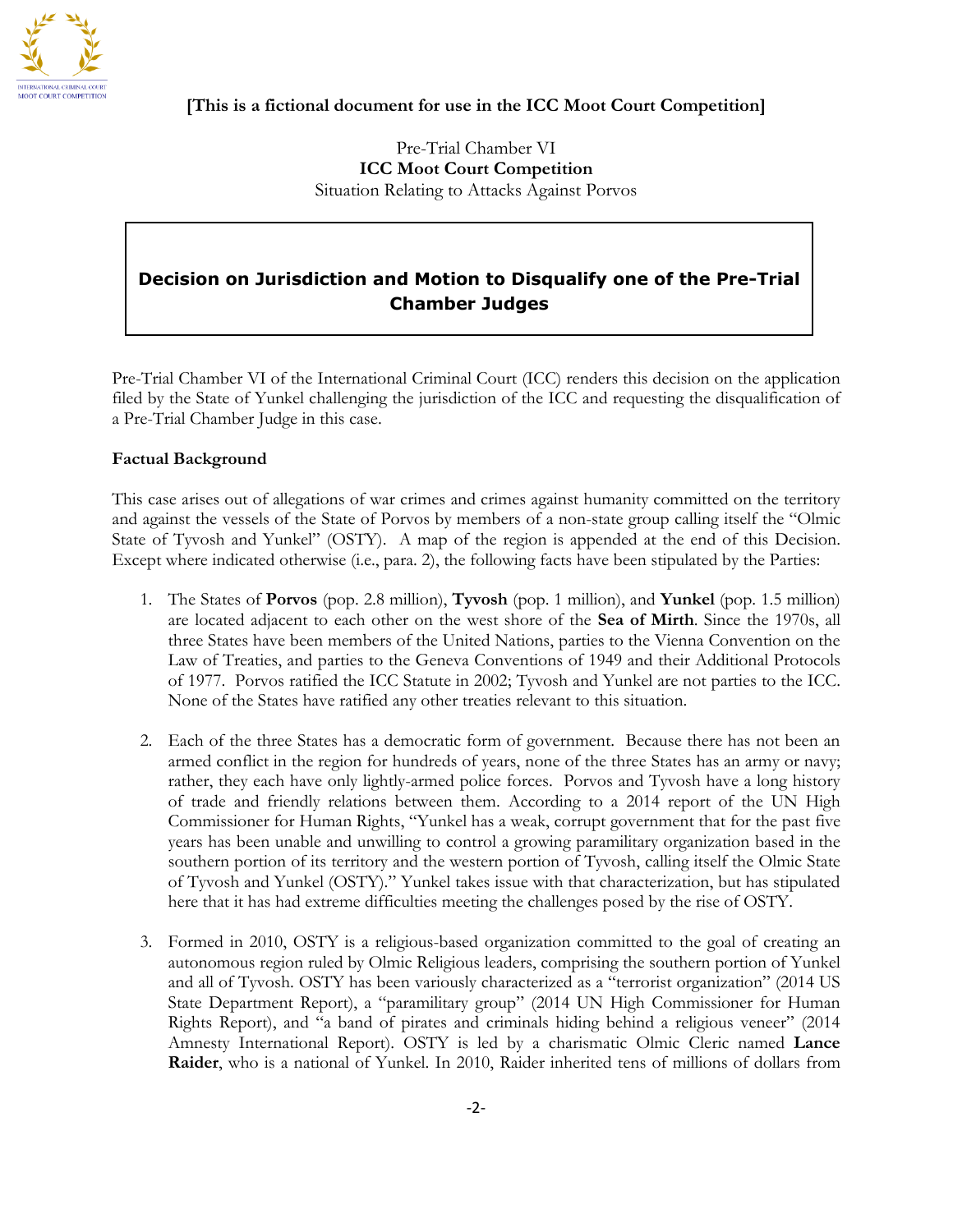

his father, who owned one of the world's largest maritime shipping companies based out of the Yunkel port city of Fodor. Raider makes all major political and military decisions for OSTY.

- 4. About one-third of the population of Tyvosh and Yunkel are adherents of the Olmic faith, a fundamentalist religion that deals harshly with those who commit transgressions of the tenets of the faith. Since its formation, OSTY's membership has increased to over 50,000 members. Armed with millions of dollars of weapons purchased on the black market using Lance Raider's inheritance, in January 2014 OSTY forces indigenous to Tyvosh launched a coordinated series of attacks, resulting in gaining control over all of the territory of Tyvosh with the exception of the walled port city of Quirth, the capital of Tyvosh (pop. 200,000).
- 5. Since March 2014, the OSTY forces in Tyvosh have been engaged in a siege of Quirth. At the request of the Government of Tyvosh, beginning in April 2014, the State of Porvos commenced shipments of humanitarian aid to the people of Quirth -- including food, water, medicines, and fuel – to help them withstand the siege. The aid was shipped to Quirth from the Porvos port city of Sylaria, using dozens of Porvos-flagged commercial cargo vessels.
- 6. In June 2014, OSTY transformed two dozen vessels from Lance Raider's shipping fleet into pirate ships, equipped with special boarding ladders, grappling hooks, and grenade and rocket launchers. Using these vessels, OSTY launched a series of attacks against the Porvos aid vessels traveling on the high seas between Sylaria and Quirth. From June 2014 through February 2015, OSTY captured thirty Porvos-flagged vessels, took 550 Porvosian crew members hostage (who OSTY subsequently ransomed for \$2,000 each), and confiscated \$10 million worth of humanitarian cargo.
- 7. Estimates by the NGO "Oceans without Boundaries" put the total number of OSTY pirates at about 2,000, with about half under fourteen years of age. The juvenile pirates are systematically recruited from the OSTY-controlled parts of Tyvosh and Yunkel for a year of piratical service by Lance Raider and his OSTY lieutenants, who contract with the parents of the juveniles to share a percentage of the piratical booty with them.
- 8. In February 2015, the Porvos-flagged commercial cargo vessels bound for Quirth began to employ armed private security forces. These security forces successfully repelled many of the pirate attacks. An estimated 1,000 pirates, including 500 juveniles, have been killed in these skirmishes.
- 9. The population of Porvos obtains half of its fresh water from Mirror Lake, and its Capital city, Dothran (population, 500,000), is situated on the southern shore of the lake. In March 2015, OSTY publicly announced that it would poison the rivers that feed into Mirror Lake from the Yunkel side of the border unless Porvos immediately halted its aid shipments to Quirth. When Porvos refused, OSTY contaminated the rivers with Salmonella, resulting in an outbreak of Salmonella-caused illness in Dorhran. The outbreak lasted three weeks, and resulted in 3,000 hospital visits and 50 deaths, with most victims among the frail elderly and young children. Immediately after this attack, Porvos halted its aid shipments to Quirth, but other nations began shipping aid to Quirth which has continued to withstand the OSTY siege.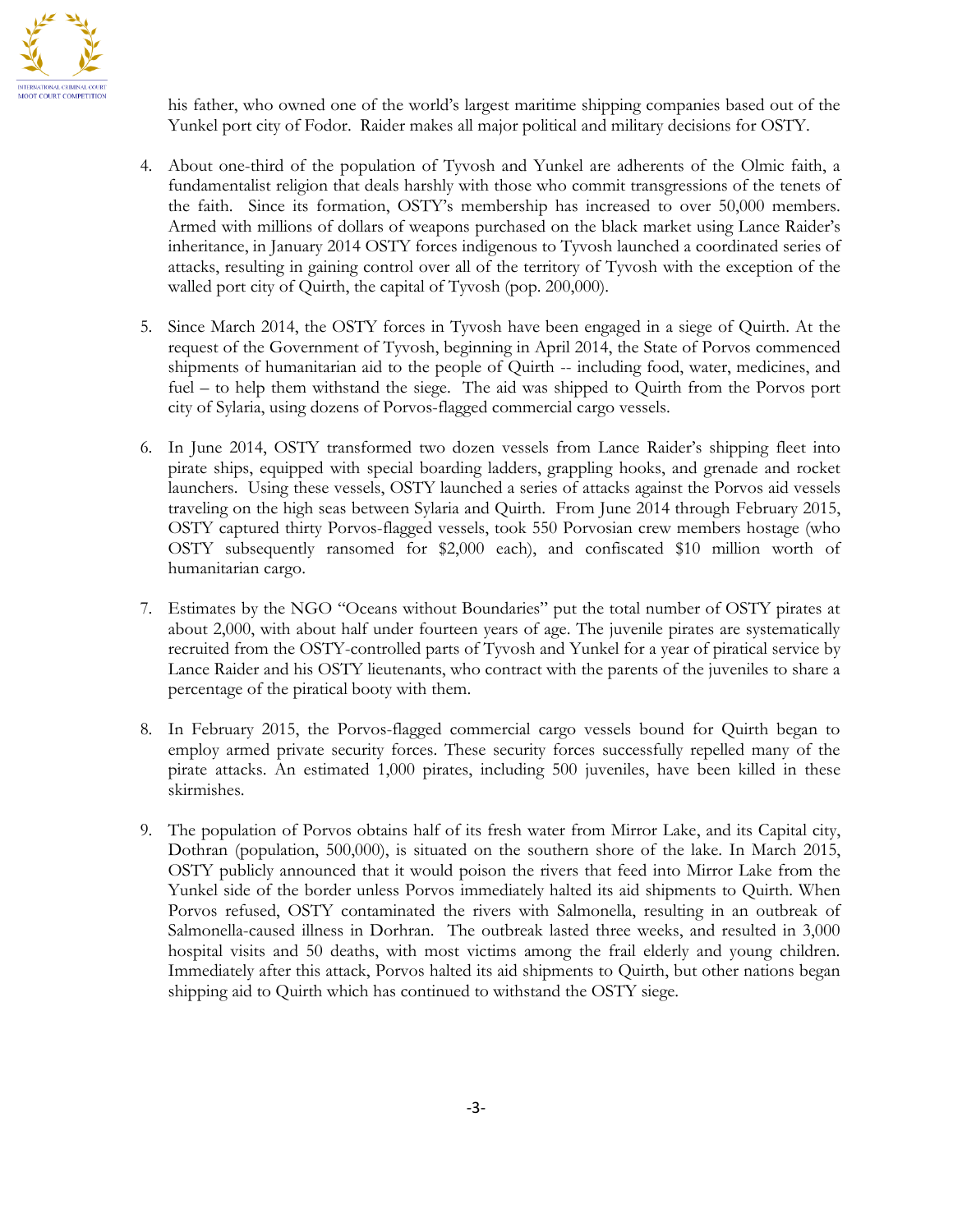

#### **Procedural Posture**

- 10. At the request of the Government of Porvos, on April 10, 2015 the Office of the Prosecutor asked the Pre-Trial Chamber for authorization to formally open an investigation into whether OSTY committed international crimes within the jurisdiction of the ICC by (a) recruiting and using child pirates in attacks against Porvos vessels as a crime against humanity; and (b) contaminating Porvos' water supply as a war crime under Article  $8(2)(b)(iv)$  of the Court's Statute.
- 11. Since April 10, 2015 the Pre-Trial Chamber has received written requests from 450 Porvosian victims wishing to participate in the proceedings, and has appointed a common legal representative for these victims. About half the victims were Porvosian crew members who had been injured or held captive by the OSTY pirates; and the other half were Porvosian nationals who contracted Salmonella-caused illness from the contaminated water of Mirror Lake.
- 12. In its submission, dated May 25, 2015, Counsel for the Government of Yunkel raised several objections to the jurisdiction of the ICC with respect to this matter. Government Counsel argued that:

First, the recruitment and use of juvenile pirates by OSTY used in attacks against Porvosianflagged commercial vessels cannot be tried as a crime against humanity under Article 7 of the Court's Statute because (a) attacks on Porvosian-flagged vessels in the high seas does not qualify as attacks against the civilian population in the territory of Porvos under Article 7 of the ICC Statute, (b) the parents of the juveniles consented to their participation in the piratical excursions; (c) the number of child pirates does not rise to Article 7's implicit "numerosity requirement"; and (d) OSTY is not a government or parastatal entity and is therefore incapable of committing crimes against humanity.

And second, the contamination of Mirror Lake cannot be deemed a war crime in the territory of Porvos in violation of Article 8(2)(b)(iv) of the Court's Statute because (a) no action by OSTY took place in the territory of Porvos, (b) the contamination of the river did not take place in the course of and in furtherance of an international armed conflict; (c) the injury caused by the contamination was not widespread, long-term and severe; and (d) in the alternative, the injury was not excessive in relation to the concrete military advantage anticipated.

In addition, Counsel for the Government of Yunkel requested that one of the three members of the Pre-Trial Chamber assigned to this matter, Judge Rosemelle Hasty, be disqualified from this Case under Articles 40 and 41 of the Court's Statute because she authored a book while serving as a professor at the Major Planc Institute, titled "Emerging Issues in International Criminal Justice" (Westeros University Press, 2011), in which she wrote: "The scourge of Somalia Piracy may someday trigger the ICC's jurisdiction in a variety of contexts. For example, recruitment and use of juvenile pirates could be tried as a crime against humanity by the International Criminal Court if the Court had personal jurisdiction over parties responsible for this heinous practice." Although this was written before her election to the ICC bench, Yunkel argues that this published passage indicates that Judge Hasty's impartiality on the novel question of whether recruitment of juvenile pirates is a crime against humanity is in doubt.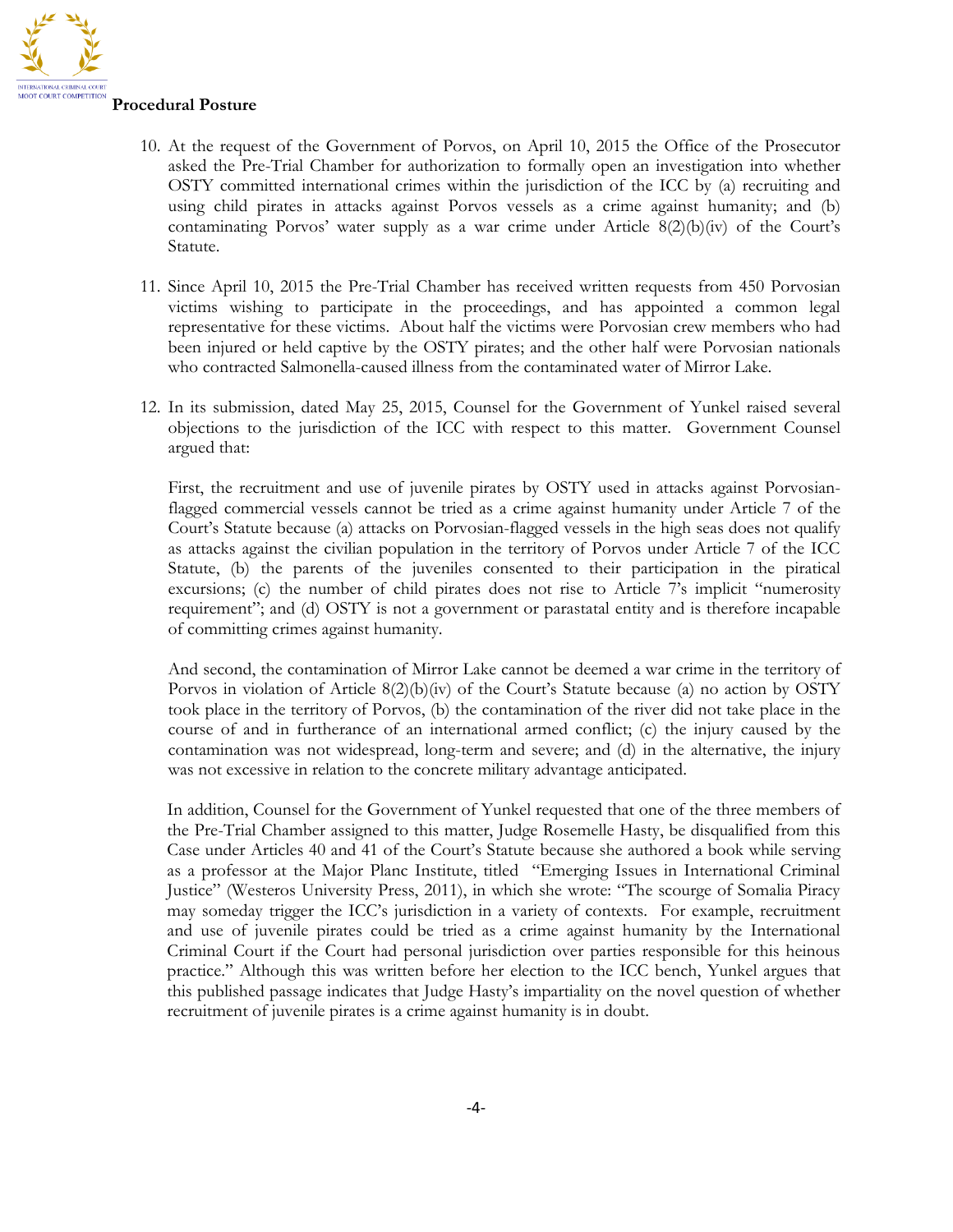

#### **Findings and Conclusions**

- 13. On June 30, 2015, representatives of the ICC Office of the Prosecutor (representing the interests of Porvos), Counsel for the State of Yunkel, and the Legal Representative for the Victims submitted briefs and made oral presentations before this Pre-Trial Chamber on these issues. After duly considering their submissions and arguments, the Pre-Trial Chamber hereby makes the following findings and conclusions:
- 14. First, the Pre-Trial Chamber does not believe that Judge Hasty's disqualification is required in this case. This is not a case where the judge has opined on the guilt of a particular individual. The Judges of the ICC take an oath to act impartially. We must be presumed capable of deciding cases based on the evidence presented even if we opined generally on a legal matter relevant to an assigned case prior to becoming an ICC judge.
- 15. Second, the Pre-Trial Chamber concludes that, if proven, the recruitment and use of juvenile pirates by OSTY, which were employed in attacks against Porvosian-flagged commercial vessels, can be tried as a crime against humanity under Article 7 the Court's Statute. Judge Samual Prudence dissented from this part of the Pre-Trial Chamber's Decision.
- 16. Third, the Pre-Trial Chamber concludes that, if proven, the intentional contamination of the Porvos water supply was a war crime in violation of Article 8(2)(b)(iv) of the Court's Statute.

#### **For these reasons, the Pre-Trial Chamber hereby:**

- 1. Declines to disqualify Judge Hasty from this Case.
- 2. Authorizes the Office of the Prosecutor to launch an investigation into crimes against humanity based on the recruitment and use of child pirates who were employed in attacks against Porvosian-flagged vessels from June 2014 through February 2015.
- 3. Authorizes the Office of the Prosecutor to launch an investigation into war crimes against the environment based on the March 2015 contamination of Lake Mirror in Porvos.
- 4. Orders the Registrar to notify the parties and participants of this decision.

Dated: September 15, 2015

Judge Jon Crow (concurring on all findings/conclusions).

Judge Rosemelle Hasty (concurring on findings/conclusions in paragraphs 15 and 16, but taking no part in the issue referred to in paragraph 14).

Judge Samual Prudence (concurring on findings/conclusions in paragraphs 14 and 16, but dissenting from the findings/conclusions in paragraph 15).